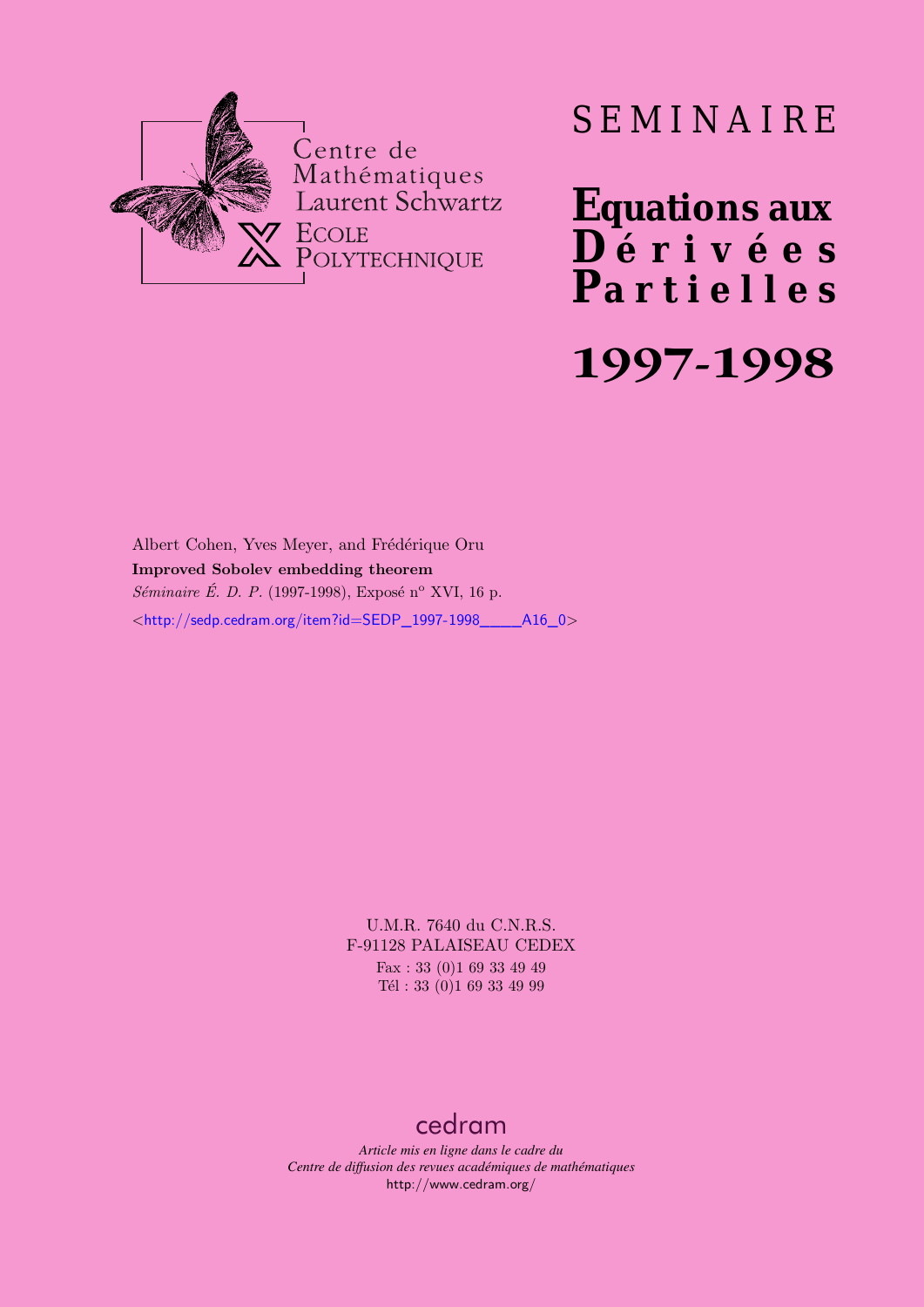## Improved Sobolev embedding theorem

Analyse Numérique Universite Paris VI place Just a Paris centre and the Paris centre of the Paris centre of the Paris centre of the Paris centre of t Y- Meyer and F- Oru Ecole Normale Superieure de Cachan 94235 Cachan Cedex

#### Introduction- $\mathbf{1}$

Let  $\nabla$  denote the gradient operator. It is well known that we have in any dimension  $n \geq 1$ 

(1.1) 
$$
||f||_{n^*} \leq C_n ||\nabla f||_1, \quad n^* = \frac{n}{n-1}
$$

whenever  $f$  vanishes at infinity in some mild sense. Here  $\|f\|_p=(\int_{\R^n}|f(x)|^pdx)^{1/p}$ is the usual  $L$  -norm.

Estimate (1.1) is invariant under the  $ax + b$  group action  $(a > 0, b \in \mathbb{R}^n)$ . However - is not invariant under the WeylHeisenberg group action-Indeed let  $\varphi(x)$  be any function in the Schwartz class and let  $f_{\omega}(x)$  be  $\exp(i\omega.x)\varphi(x)$  where  $|\omega| \to +\infty$ . Then  $\|\nabla f_\omega\|_1 = |\omega| \|\varphi\|_1 + 0(1)$  when  $|\omega|\rightarrow +\infty.$  It implies that  $(1.1)$  is unaccurate for such modulated functions.

We want to improve - into

(1.2) 
$$
||f||_{n^*} \leq C_n ||\nabla f||_1^{(n-1)/n} ||f||_B^{1/n}
$$

where  $B = B_{\infty}^{-(n-1),\infty}$  is the homogeneous Besov space which will be defined in the next section.

This improvement will appear as a by-product of a result in the paper [1], which proof is rewritten here.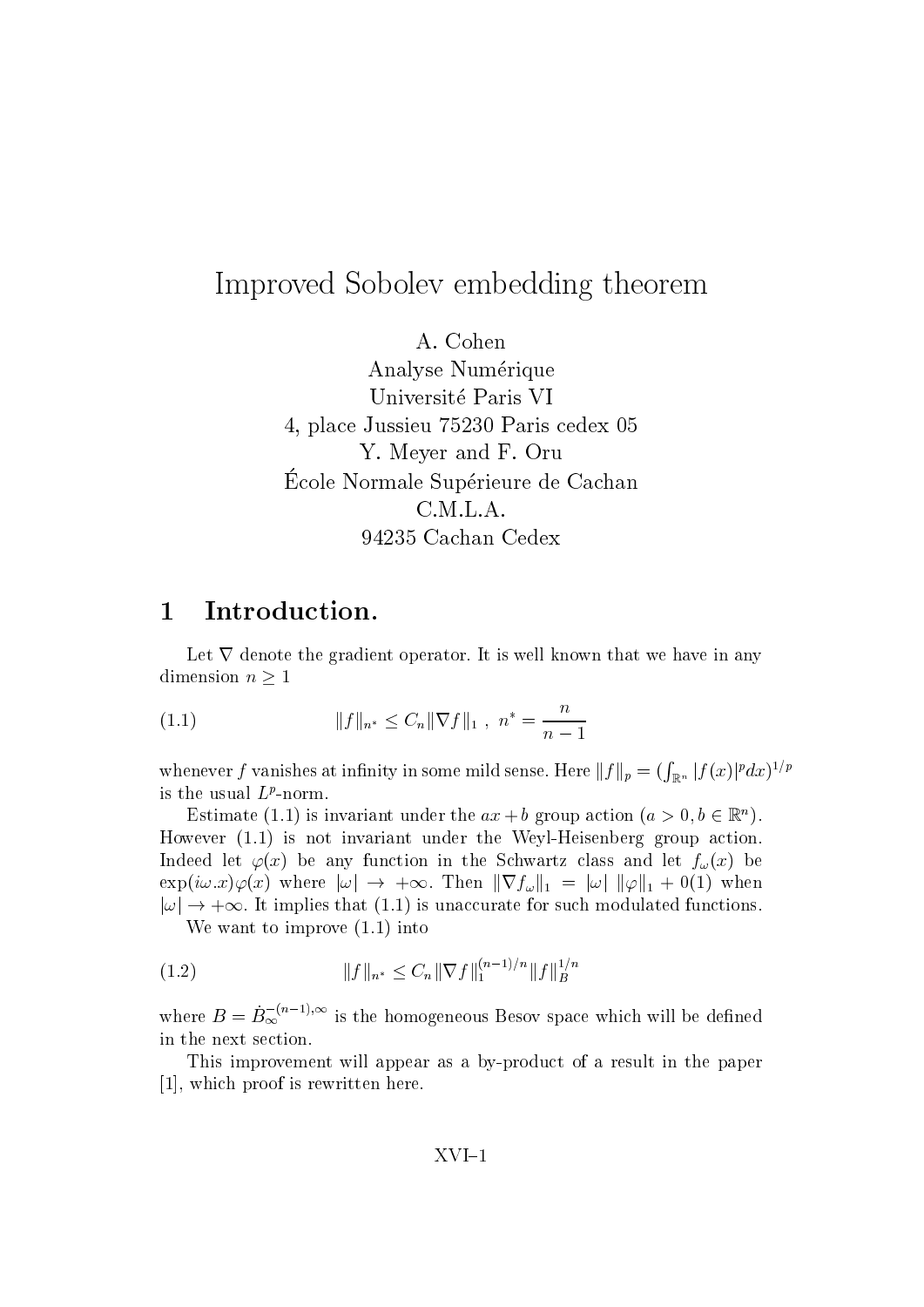This sharp estimates of the since  $\mathcal{L}_{\mathcal{A}}$  is a single set of the since  $\mathcal{L}_{\mathcal{A}}$ 

(1.3) 
$$
||f||_B \le C||f||_{n^*}.
$$

Moreover if  $f = f_\omega = e^{i\omega.x}\varphi(x)$  as above,  $||f_\omega||_B = |\omega|^{(-n-1)} ||\varphi||_\infty + o(|\omega|^{-n})$  ,  $||\nabla f_\omega||$ ,  $=$  $|\omega|$   $\|\varphi\|_1 + 0(1)$  and the asymptotics of  $(1.2)$  yield the trivial estimate

$$
(1.4) \t\t\t ||f||_{n^*} \le ||\varphi||_1^{(n-1)/n} ||\varphi||_{\infty}^{1/n}.
$$

## 2 A special Besov space.

The special Besov space B which plays a fundamental role in this paper can be defined through several approaches.

 $\mathcal{M}_{\rm eff}$  one starts with the celebration function function function function function function function function function function function function function function function function function function function funct  $\mathbb{R}^n \to \mathbb{C}$  belongs to the Zygmund class if and only if  $f(x)$  is continuous on  $\mathbb{R}^n$  and there exists a constant C such that

(2.1) 
$$
|f(x + y) + f(x - y) - 2f(x)| \le C|y|
$$

for  $x \in \mathbb{R}^n, y \in \mathbb{R}^n$ .

For instance  $f(x) = x \log |x|$  belongs to the Zygmund class while  $f(x) = x \log |x|$  $|x| \log |x|$  does not belong.

The Zygmund class as dened by - is a quotient space modulo ane functions.

We now concentrate on  $n \geq 2$  since (1.2) is obviously wrong when  $n = 1$ . Our first definition is the following one.

**Définition 1** Let S be a tempered distribution. We write  $S \in B = \dot{B}_{\infty}^{-(n-1),\infty}$  if and only if  $S = \sum_{|\alpha|=n} \partial^{\alpha} f_{\alpha}$  where  $f_{\alpha}, \alpha \in \mathbb{N}^n$ , belong to the Zygmund class.

Let us provide the reader with a few equivalent definitions of the Banach space B- B-machael is using the celebrated contracts in B-celebrated LittlewoodPaley analysis-

We start with a function  $\varphi$  belonging to the Schwartz class with the following properties

$$
\hat{\varphi}(\xi) = 1 \text{ for } |\xi| \le 2/3
$$

$$
\hat{\varphi}(\xi) = 0 \text{ for } |\xi| \ge 4/3
$$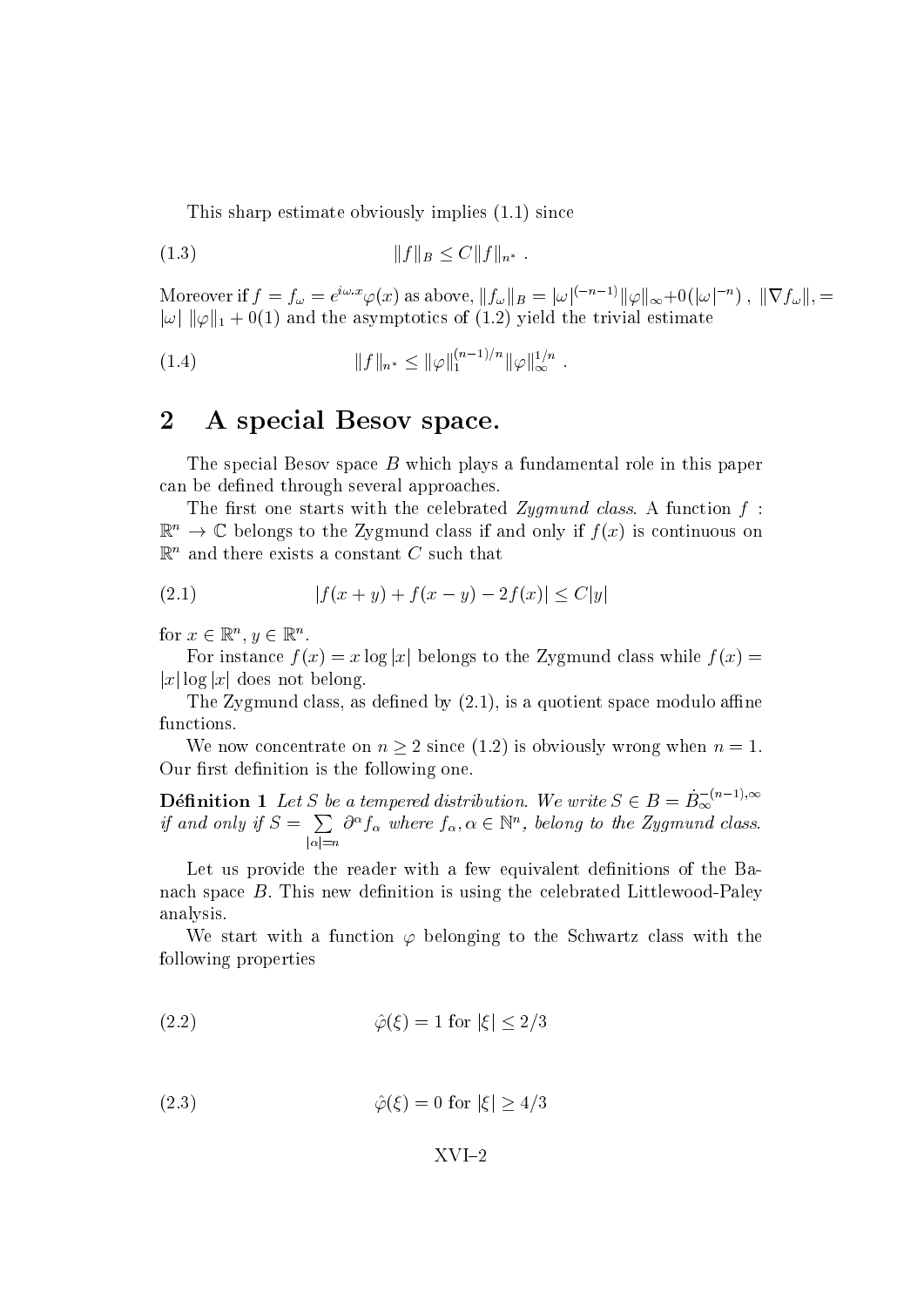where  $\hat{\varphi}(\xi)$  is the Fourier transform of  $\varphi$ .

We then define

(2.4) 
$$
\varphi_j(x) = 2^{nj} \varphi(2^j x), j \in \mathbb{Z}
$$

and, for any tempered distribution  $f$ ,

$$
(2.5) \tS_j f = f * \varphi_j.
$$

Then we have

**Lemme 1** A tempered distribution f belongs to  $B$  if and only if there exists a constant C such that

(2.6) 
$$
||S_j(f)||_{\infty} \leq C2^{j(n-1)}, j \in \mathbb{Z}.
$$

The norm of f in B being  $\sup\{2^{-j}||S_j(f)||_{\infty}$  ;  $j \in \mathbb{Z}\}$ . Distinct choices of  $\varphi$  lead to equivalent norms.

 $\mathcal{L}$  is equivalent to the following that  $\mathcal{L}$  is equivalent to the following top  $\mathcal{L}$ 

(2.7) 
$$
\|\Delta_j(f)\|_{\infty} C' 2^{j(n-1)}, j \in \mathbb{Z},
$$

together with

$$
(2.8) \t\t\t\t||S_j(f)||_{\infty} \to 0 , j \to -\infty
$$

where  $\Delta_j = S_{j+1} - S_j$ .

Then one can write

(2.9) 
$$
f = \sum_{-\infty}^{\infty} \Delta_j(f)
$$

where  $\Delta_i(f)$  are the celebrated dyadic blocks of a Littlewood-Paley analysis.

It is now a simple exercise to check that  $B$  can be given the following equivalent definition

**Lemme 2** A tempered distribution f belongs to  $B$  if and only if there exists a constant C such that

$$
|\langle S, g_{a,b}\rangle| \leq C , 0 < a < \infty, b \in \mathbb{R}^n,
$$

where

(2.11) 
$$
g_{(a,b)}(x) = \frac{1}{a} g(\frac{x-k}{a})
$$

XVI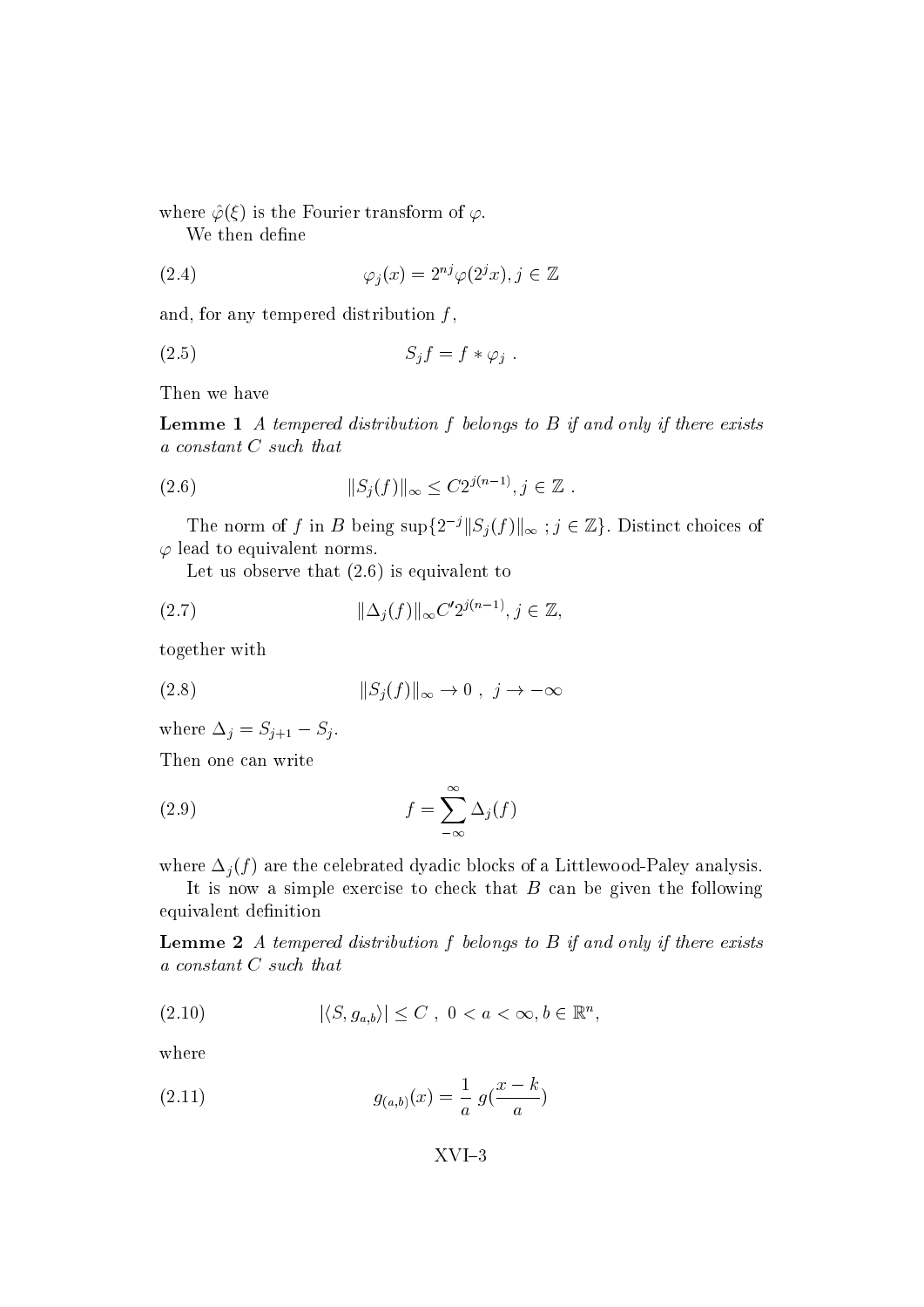and

(2.12) 
$$
g(x) = \exp(-|x|^2/2).
$$

 $\blacksquare$  This is intersting for the following for the following observation-  $\blacksquare$  is an isomorphism non-negative Radon measure  $\mu$ , then  $S \in B$  if and only if  $\mu$  satisfies the following familiar property

-

there exists a constant Csuch that for  $r \in (0, \infty), x_0 \in \mathbb{R}^n$  and  $B(x_0, r) =$ 

$$
\{x \in \mathbb{R}^n \; ; |x - x_0| \le r\} \; ,
$$

$$
\mu(B(x_0,r)) \leq Cr.
$$

From (2.14) we immediately observe that in dimension  $n \geq 2$ ,  $|x|^{-(n-1)}$ belongs to  $\dot{B}_{\infty}^{-(n-1),\infty}(\mathbb{R}^n)$ . From (2.6) we deduce that a function  $f \in \dot{B}_{\infty}^{-1,\infty}$ should have a zero mean in the distributional sense- Let us be more specic

D-enition Letf be a tempered distribution- We say that f has a zero mean in the distributional sense if for any testing function  $\varphi \in \mathcal{S}(\mathbb{R}^n)$ ,  $\lim_{R\uparrow+\infty}\langle f,\varphi_R\rangle=0$ 

0 where 
$$
\varphi_R(x) = R^{-n} \varphi(\frac{x}{R})
$$
.

We now describe a wavelet based characterization of  $B = B_{\infty}^{-1,\infty}$ .

In this paper an orthonormal wavelet basis will always be defined as  $2^{nj/2}\psi(2^jx-k), j\in\mathbb{Z}$ ,  $k\in\mathbb{Z}^n$  where  $\psi$  belongs to a finite set of  $2^n-1$  mother wavelets-to-mother wavelets-to-mother wavelets-to-mother wavelets-to-mother wavelets are compactly supported and our purpose,  $C^{\pm}$  is enough while continuity is not sufficient. We then write  $\psi_{i,k}(x) = \Sigma^{x,i} \psi(z \cdot x - \kappa)$  and have

Lemme two positive constants  $\Gamma$  and  $\Gamma$  and  $\Gamma$  and  $\Gamma$  such that  $C$ 

$$
(2.15) \t C_1 \|f\|_B \leq \sup_{\{j,k,\psi\}} 2^{j(1-n/2)} |\langle f,\psi_{j,k}\rangle| \leq C_2 \|f\|_B.
$$

Two remarks might be useful-the supremum in  $\mathbb{F}_2$  the supremum in  $\mathbb{F}_2$  supremum in  $\mathbb{F}_2$  supremum in  $\mathbb{F}_2$ puted over the  $2^{n-1}$  mother wavelets  $\psi$ . Secondly, it is not true that the Banach space B consists of all tempered distribution f for which - is finite.

The reader is referred to  $[2]$  where a detailed proof of lemma 3 is given.

### XVI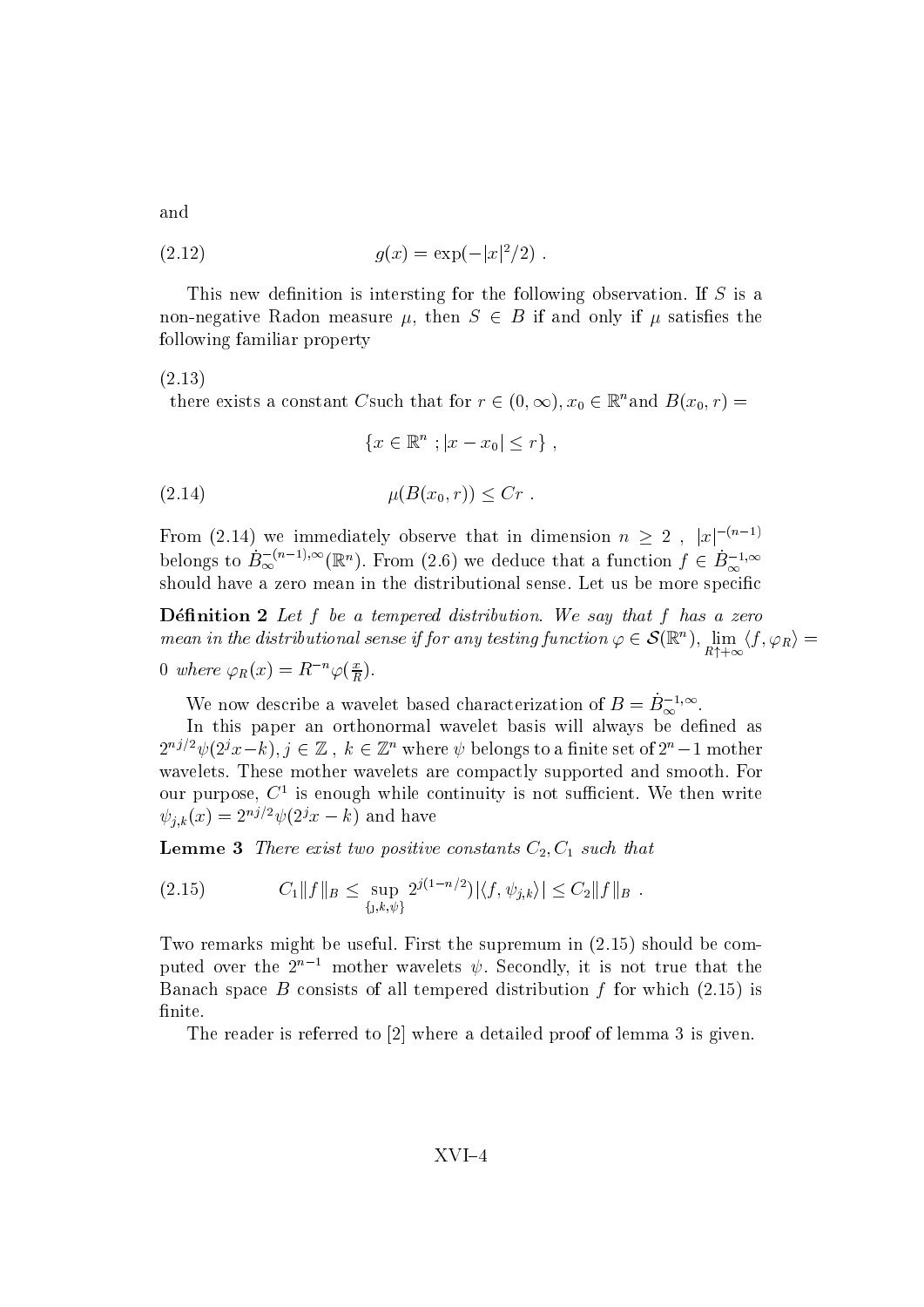## 3 The main facts.

Our rst theorem is a rephrasing of a result by A- Cohen etal- 
-

Let us remind the reader with the notations which were previously intro duced. An orthonormal wavelet basis of  $L^2(\mathbb{R}^n)$  is defined as

(3.1) 
$$
\psi_{j,k}(x) = 2^{nj/2} \psi(2^{j}x - k), j \in \mathbb{Z}, k \in \mathbb{Z}^{n}
$$

where  $\psi$  belongs to a nime collection of  $z_\parallel = 1$  mother wavelets. These mother wavelets are assumed to belong to  $L^{\infty}(\mathbb{R}^n)$  and to be compactly supported. We then have

**Theorem 1** If  $n \geq 2$ , there exists a constant  $C = C(\psi, n)$  with the following property. Whenever the gradient  $\nabla f$  of a function f belongs to  $L^1(\mathbb{R}^n)$ , then  $\beta(j,k) = 2^{j(1-n/2)} \langle f, \psi_{j,k} \rangle$  belongs to weak  $-\ell^1$  of  $\mathbb{Z} \times \mathbb{Z}^n$ . In other words, for  $\lambda \in (0,\infty)$  we denote by  $E_\lambda \subset \mathbb{Z} \times \mathbb{Z}^n$  the collection of  $(j,k)$  for which  $|\beta(j,k)| > \lambda$  and we have

E Ckrf k--

This is not the case in one dimension-dimension-dimension-dimension-dimension-dimension-dimension-dimension-dimensionshows the following : if (3.2) is true whenever  $\nabla f \in L^1(\mathbb{R}^n)$ , then (3.2) should remain true whenever  $f \in BV$  which means that  $\nabla f$  is a finite Radon measure-

When n the Heaviside function is a counterexample since j- k k does not depend on j- If is not the Haar wavelet k does not vanish identically. There exists  $ak_0 \in \mathbb{Z}$  such that  $\beta(k_0) \neq 0$  and  $\beta(j,k)$ cannot belong to weak  $-\ell$ .

We now return to the improved Sobolev embedding

**Theorem 2** There exists a constant  $C_n$  such that

$$
(3.3) \t\t\t ||f||_{n^*} \leq C_n ||\nabla f||_1^{(n-1)/n} ||f||_B^{1/n}
$$

where  $B=B_{\infty}^{-(n-1),\infty}$ .

This estimate can be improved one step further since the assumption  $\nabla f \in L^1(\mathbb{R}^n)$  can be replaced by  $f \in BV$  (in other terms  $\nabla f$  is a finite Radon measure).

In order to deduce theorem 2 from theorem 1, it suffices to apply the following lemmata

**Lemme** 4 Let  $\alpha(j,k) = \langle f, \psi_{j,k} \rangle$  be the wavelet coefficients of f and  $\beta(j,k)$  =  $2^{j(1-n/2)}\alpha(j,k)$ . If  $1 < p \leq 2$ , there exists a constant  $C_{p,n}$  such that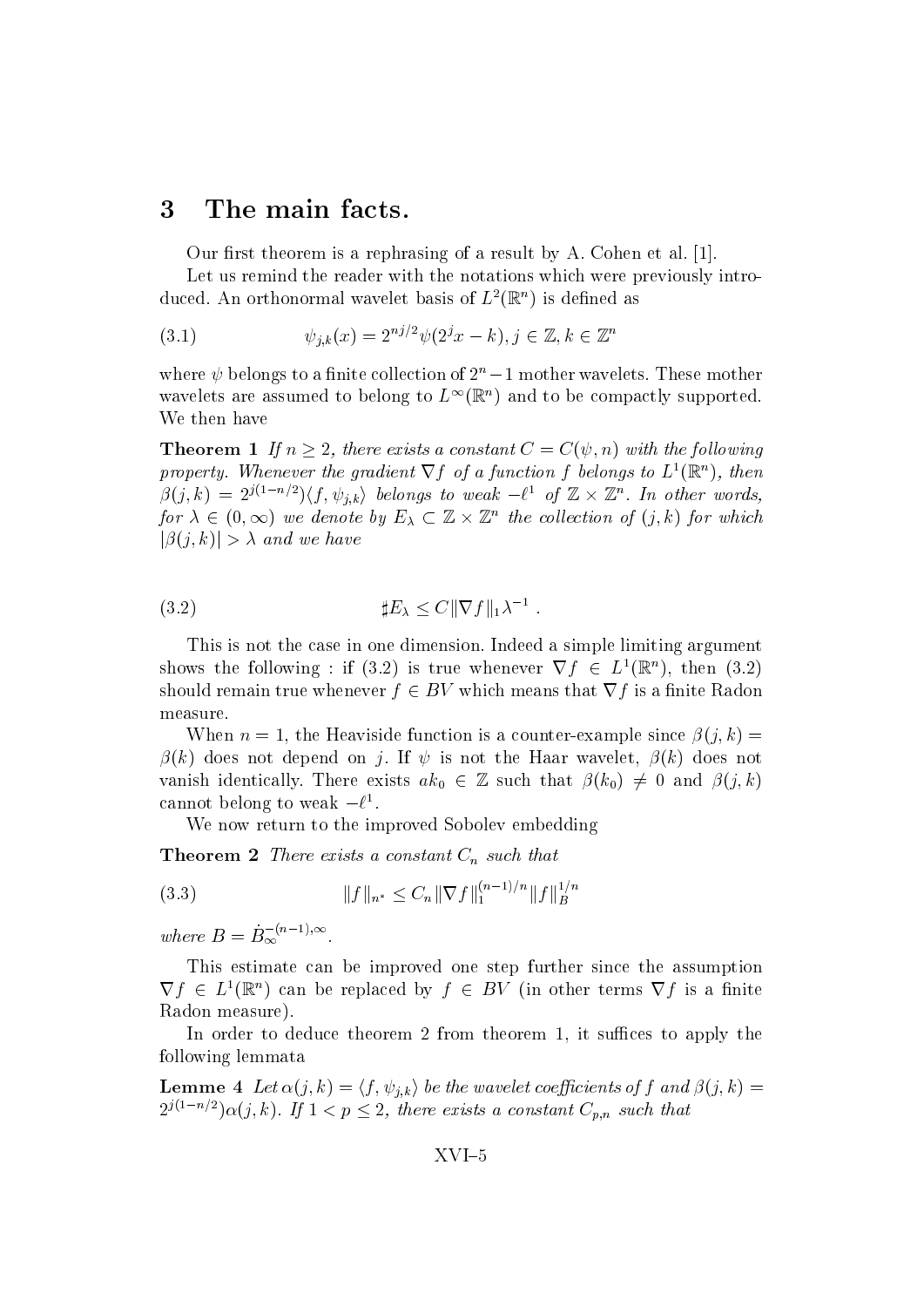(3.4) 
$$
||f||_p \leq C_{p,n} \left(\sum_{j,k} |\beta(j,k)|^p\right)^{1/p}.
$$

In the standard LittlewoodPaley theory yields the following-following-following-following-following-following--——————————————————— <sup>j</sup> <u>Personal and the set of the set of the set of the set of the set of the set of the set of the set of the set of the set of the set of the set of the set of the set of the set of the set of the set of the set of the set of</u>  $|\alpha(j,k)|^22^{nj}|\psi(2^jx-k)|^2\bigg)^{1/2},\ {\rm then}$ , then  $||f||_p$  and  $||S(f)||_p$  are equivalent norms for  $1 \leq p \leq \infty$ . It then sume cs to observe that  $S(f)(x)$  is an  $\ell^2$  norm which is smaller than an  $\ell^p$  norm when  $1 \leq p \leq 2$ . Then the  $L^p$ -norm of this  $\ell$  -norm is a trivial computation which is left to the reader.

**Lemme 5** Let  $\alpha > 0$  and  $\beta > 0$  be two positive numbers. Let  $x_n, n \in \mathbb{N}$ , be a sequence of real or complex numbers such that  $|x_n| \leq \alpha (n \in \mathbb{N})$  and

(3.5) 
$$
\sharp\{n \in \mathbb{N} \; ; \; |x_n| > \lambda\} \leq \beta \lambda^{-1}, 0 < \lambda < \alpha.
$$

Then if  $1 < p < \infty$ 

(3.6) 
$$
\left(\sum_{0}^{\infty} |x_{n}|^{p}\right)^{1/p} \leq C_{p} \alpha^{1-1/p} \beta^{1/p} .
$$

Then lemma 5, lemma 6 and theorem 1 alltogether imply theorem 2.

## 4 The first part of the proof of theorem 1.

We will forget for a while the Daubechies wavelet  $\psi(x)$  and instead use an other function  $w(x)$  which is supported by the unit cube  $[0,1)^+$  and moreover satisfies the following two conditions

(4.1) 
$$
|w(x)| \le 1
$$
 and  $\int w(x)dx = 0$ .

If  $I = I(j,k) = \{x \in \mathbb{R}^n : 2^jx - k \in [0,1)^n\}$  is a dyadic cube, we consider

(4.2) 
$$
w_I(x) = 2^{nj/2} w(2^j x - k)
$$

which is supported by I.

We then consider the corresponding "wavelet coefficients"

$$
\alpha(I) = \langle f, w_I \rangle .
$$

The collection of all dyadic cubes will be denoted by  $\mathcal I$ 

If  $S$  is any discrete set, we will equip it with the obvious counting measure and weak  $-\ell^-(S)$  will have the obvious meaning : for  $\lambda > 0$ , we count the number N, of  $s \in S$  for which  $|x(s)| > \lambda$  and  $(x(s))_{s \in S}$  belongs to weak  $-\ell^1(S)$  if  $N_\lambda \leq C\lambda^{-1}$  for some constant C.

With this in mind we have

XVI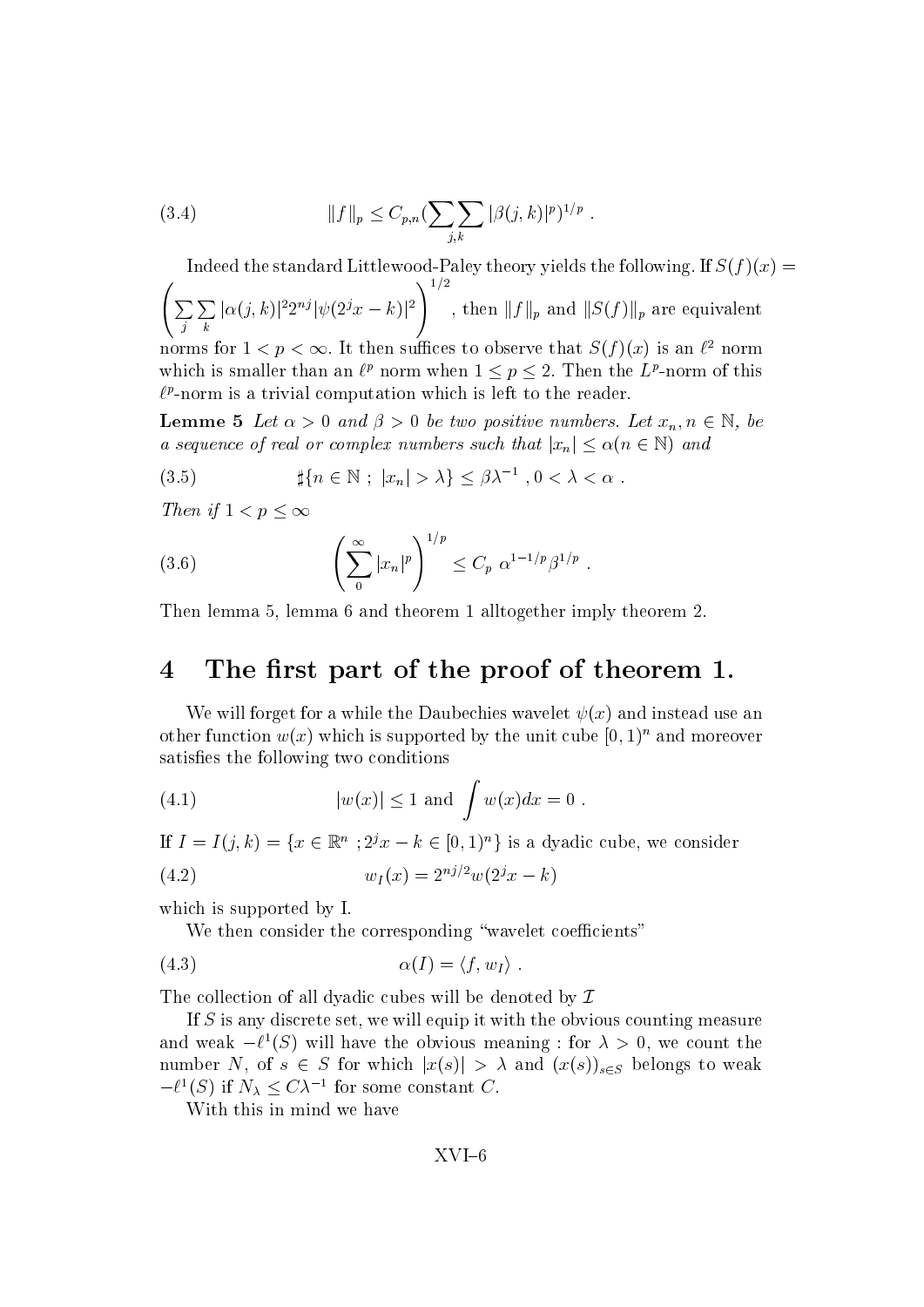**Theorem 3** In any dimension  $n \geq 2$ , there exists a constant  $C(n)$  with the following property. For any function  $f(x)$  such that  $\nabla f(x) \in L^1(\mathbb{R}^n)$ , the renormalized wavelet coefficients

$$
\beta(I) = 2^{j(1-n/2)} \langle f, w_I \rangle
$$

belong to weak  $\ell^1(\mathcal{I})$  and

(4.5) 
$$
\sharp \{ I \in \mathcal{I} ; \ |\beta(I)| > \lambda \} \leq C(n) \lambda^{-1} \|\nabla f\|_1.
$$

Before entering the detailed proof a few trivial remarks are needed- First we have

**Lemme 6** With the same notations as in theorem 3, we have

(4.6) 
$$
|\beta(I)| \leq n \int_I |\nabla f| dx.
$$

Indeed we first write

(4.7) 
$$
w(r) = \partial_1 \theta_1(x) + \cdots + \partial_n \theta_n(x)
$$

where  $\sigma_1, \cdots, \sigma_n$  are supported by the unit cube  $[0, 1]$  and  $\sigma_i = \sigma/\sigma x_k$ . Moreover  $\theta_1, \cdots, \theta_n$  are lipschitzian and satisfy  $\|\theta_j\|_{\infty} \leq 1$ .

We then obtain

(4.8) 
$$
\beta(I) = \int 2^j w(2^j x - k) f(x) dx =
$$

$$
- \int \theta_1(2^j x - k) \partial_1 f(x) dx - \dots - \int \theta_n(2^j x - k) \partial_n f(x) dx.
$$

If lemma  $6$  was the only estimate at our disposal, theorem  $3$  would be out of reach. Indeed  $|\beta(I)| > 2^{-q}$  would lead to  $\int_I |\nabla f| dx > n^{-1}2^{-q}$ . We will systematically study this collection of dyadic cubes. Indeed  $n^{-1}$  will be forgotten and one writes  $I \in A_q$  whenever  $\int_I |\nabla f| dx > 2^{-q}$ . Unfortunately  $A_q$  is infinite since  $I \in A_q$  and  $J \supset I$  implies  $J \in A_q$ . That is why lemma 6 is not sharp and  $A_q$  is not the finite collection of dyadic cubes we are looking for-

A sharpening of lemma 6 is definitely needed and this improvement is provided by - in Proposition - For the time being a digression is needed since we will systematically use Poincare s inequalities- This digression will provide some information about the size of some constant which appears in this estimate.

A domain  $\Omega \subset \mathbb{R}^n$  is defined as a bounded connected open set.

A domain  $\Omega$  is lipschitzian if its boundary  $\partial\Omega$  is locally (in a suitable coordinate frame) the graph of a lipschitzian function.

Poincaré's inequality reads the following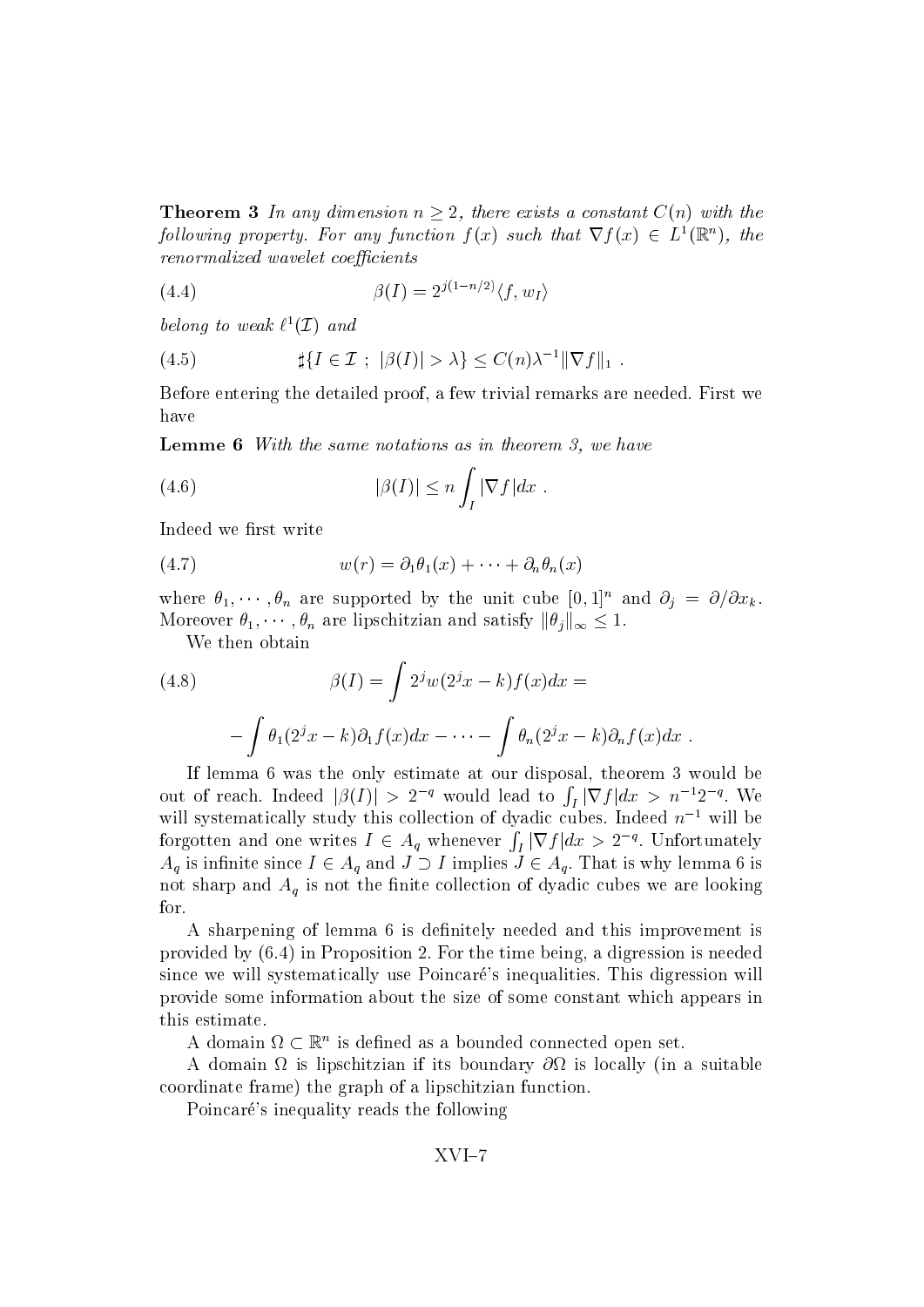Lemme If ! is a lipschitzian domain there exists a constant C! such that

(4.9) 
$$
||f - m_{\Omega}f||_{L^{n/n-1}(\Omega)} \leq C(\Omega) \int_{\Omega} |\nabla f| dx
$$

for any function  $f : \Omega \to \mathbb{R}$  (or  $\mathbb{C}$ ).

Here and in what follows  $m_{\Omega} f$  denotes the mean value of f over  $\Omega$ .

The constant  $C(\Omega)$  heavily depends on the global geometrical property of  $\mathbf{H}$  are two lipschitzian domains such that  $\mathbf{H}$ 

$$
\Omega_2 = a\Omega_1 + b, \ a > 0, b \in \mathbb{R}^n, \text{ then } C(\Omega_2) = C(\Omega_1)
$$

and this observation will playakey role in the proof- An other crucial point is the following observation  $\mathcal{C}$  , is deniminary wrong if  $\mathcal{C}$  is not connected.

We now return to the proof of theorem 3. Once for all we assume  $\int_{\mathbb{R}^n}|\nabla f|dx\leq$ n, and we are interested in the counting these dyadic cubes I such the county  $\beta(I) > 2^{-q}$ . Since  $\beta(I) \leq 1$  (lemma 6) we can restrict our attention to  $q \in \mathbb{N}$ . Using lemma 6 once more, we consider the following collection of dyadic

**Définition 3** If I is a dyadic cube and  $q \in \mathbb{N}$ , we write  $I \in A_q$  if (and only if

$$
(4.10)\qquad \qquad \int_{I} |\nabla f| dx > 2^{-q} .
$$

From lemma 6, we know that  $\beta(I) \leq n2^{-q}$  if  $I \notin A_q$ . However  $A_q$  is not the collection of cubes we are looking for. Indeed  $I \in A_q$  and  $J \supset I$  imply  $J \in A_q$ .

Therefore  $A_q$  is an infinite collection of dyadic cubes and we are instead looking for a finite collection  $\Lambda_q$  such that

$$
\sharp \Lambda_q \leq C 2^q
$$

$$
(4.12)\t\t I \notin \Lambda_q \Rightarrow \beta(I) \le C' 2^{-q}
$$

where  $C$  and  $C'$  are two constant.

For constructing this nite set "q which is contained in Aq we begin with two simpler finite subsets  $F_q$  and  $B_q$  of  $A_q$ 

**Definition** 4 A leaf  $I \in A_q$  is a minimal dyadic cube in  $A_q : J \subset I$  and  $J \in A_q \Rightarrow J = I$ . The collection of all leaves is denoted by  $F_q$ .

$$
XVI - 8
$$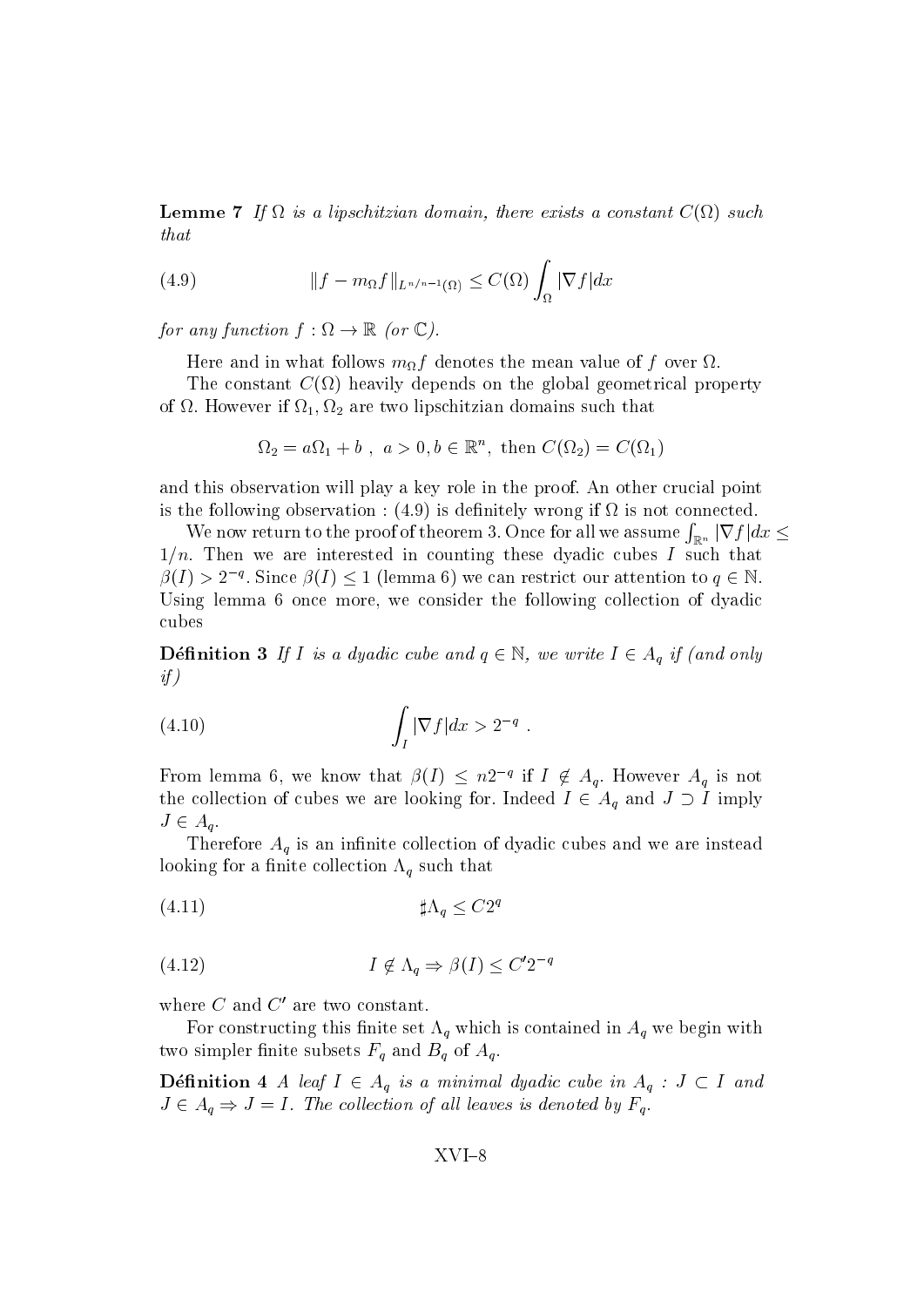Lemme 8  $\sharp F_q \leq 2^q$ .

Indeed if we are given N distinct leaves they are pairwise disjoint- Therefore

$$
N2^{-q} \leq \int_{I_1} |\nabla f| dx + \dots + \int_{I_N} |\nabla f| dx \leq \int |\nabla f| dx \leq 1.
$$

This yields  $N \leq 2^q$  as announced.

Before moving to  $B_q$  we need to define "sons" and "parents".

A "son" I' of the dyadic cube  $I = I(j, k)$  is one of the  $2^n$  dyadic cubes  $I(j+1,k')$  which are contained in  $I(j,k)$ .

Conversely I is the (only) parent of I'. Let us stress again that each dyadic  $\frac{1}{2}$  cube 1 has  $\frac{2}{3}$  sons but one (and only one) parent.

These  $2^n$  sons are ordered the following way. The "first son" I' is, among all sons  $I(j+1,k')$  of  $I(j,k)$  the one for which  $\int_{I(j+1,k')}$ **R** Research and the second second second second second second second second second second second second second second second second second second second second second second second second second second second second secon  $\int_{I(j+1,k')} |\nabla f| dx$  attains the largest value (among all other sons).

 $\sim$  second second son is the second son which is the second second solution of  $\sim$ **Representative Contract Contract Contract Contract Contract Contract Contract Contract Contract Contract Contract Contract Contract Contract Contract Contract Contract Contract Contract Contract Contract Contract Contract**  $\int_{I(j+1,k')} |\nabla f| dx$  attains the second largest value and so on... If there are several k' for which  $\int_{I(z+1,k)}$  $\int_{I(j+1,k')} |\nabla f| dx$ attains the largest value, I' will denote one among these several  $k'$  and I'' an other one.

We now arrive to the definition of the second finite subset  $B_q \subset A_q$ .

**Définition 5** If  $I \in A_q$ , we write  $I \in B_q$  if both I' and I'' belong to  $A_q$ .

A crucial remark is given by the following lemme.

**Lemme 9** The caramatity of  $B_q$  abes not exceed  $Z^*$ .

Indeed, if  $N_q$  denotes this cardinality, the number of leaves exceeds  $N_q$ . It then suffices to apply our remark concerning the number of leaves.

The set  $\Lambda_q$  is now defined by the following rule

 $(4.13)$ 

if  $J \in B_p$ ,  $0 \le p \le q$ ,  $I \supset J$  and  $d(I, J) \le 2(q - p)$ , then  $I \in \Lambda_q$ .

The distance between I and I' is  $i' - j$  whenever  $I = I(i, k)$ ,  $I' = I(i', k')$ and  $I' \subset I$ . Moreover  $\Lambda_q$  is the smallest collection of dyadic cubes satisfying . . . . . . .

 $\mathsf{u}$  and  $\mathsf{u}$  and  $\mathsf{v}$  and  $\mathsf{v}$  and  $\mathsf{v}$  and  $\mathsf{v}$  and  $\mathsf{v}$  and  $\mathsf{v}$  and  $\mathsf{v}$  and  $\mathsf{v}$  and  $\mathsf{v}$  and  $\mathsf{v}$  and  $\mathsf{v}$  and  $\mathsf{v}$  and  $\mathsf{v}$  and  $\mathsf{v}$  and  $\mathsf{v}$  and  $p$  are only defined all depends  $p$  in  $B_{q-1}$  and so on-

 $\mathbf{f}$  , trivial to estimate the interval to estimate  $\mathbf{f}$  of  $\mathbf{u}$  , this computation is the interval to estimate  $\mathbf{f}$ will be postponed and we will instead give a more algorithmic approach to  $\Lambda_q$ .

**Définition 6** If I is a dyadic cube,  $m(I)$  is defined as  $\inf\{q \in \mathbb{N} : I \in B_q\}.$ If this set is empty,  $m(I) = +\infty$ .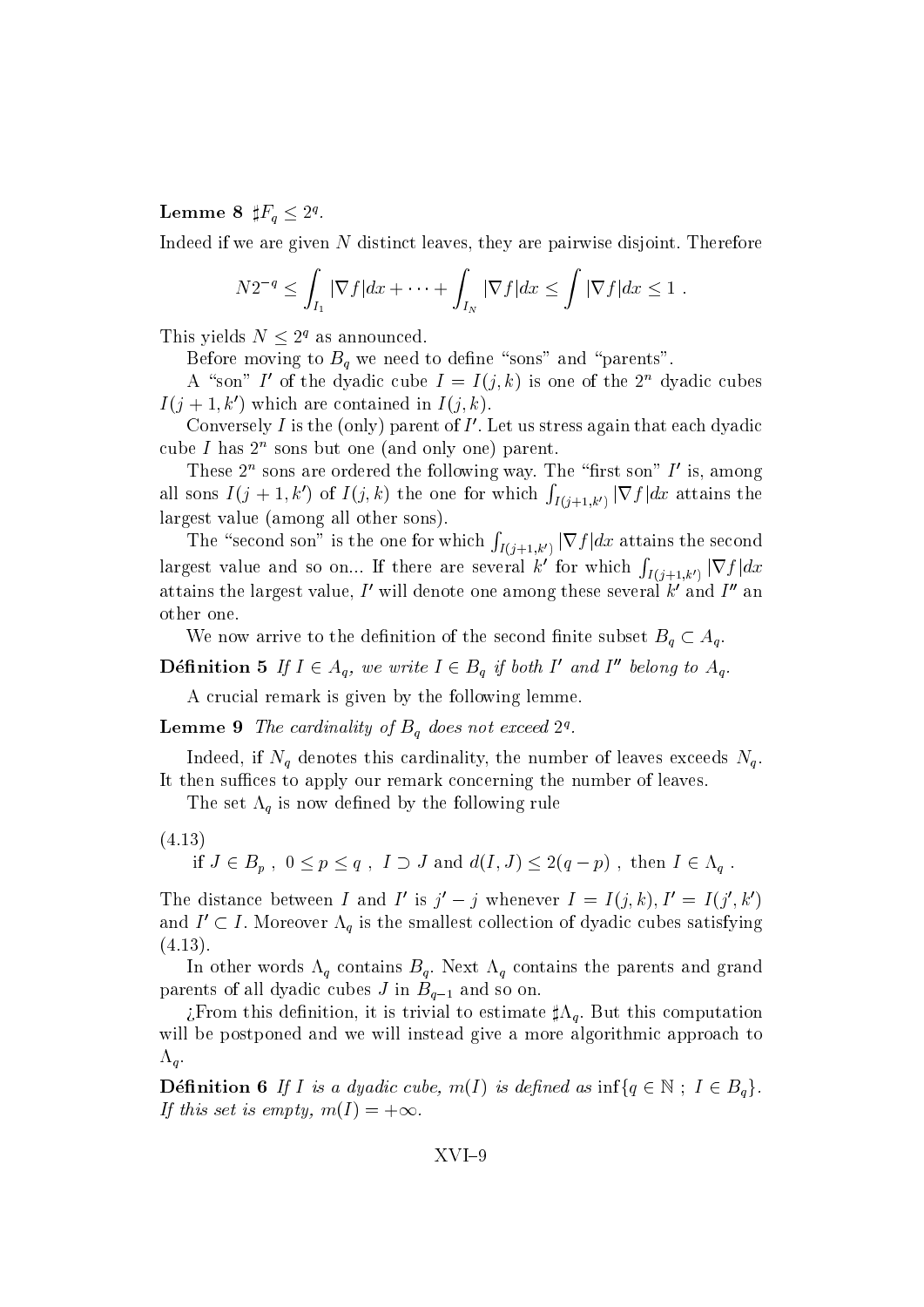In other words  $m(I) = q$  implies  $I' \in A_q$ ,  $I'' \in A_q$  and q is minimal with this property. In other words,  $I \notin B_{q-1}$  which implies the following property. If the first son I' is kept apart, we have  $\int_J |\nabla f| dx \leq 2^{-m(I)+1}$  for all the other sons, This will be rewritten as

$$
\int_{I \setminus I'} |\nabla f| dx \le 2(2^n - 1)2^{-m(I)} = C2^{-m(I)}.
$$

**Definition 7** If  $0 \leq p \leq q$ , then  $\Lambda_{p,q}$  is the collection of all dyadic cubes  $I \in A_q$  for which there exists an other dyadic cube  $J \subset I$  such that

(4.14) 
$$
m(J) = p \text{ and } d(I, J) \le 2(q - p) .
$$

Finally 
$$
\Lambda_q = \bigcup_{0 \le p \le q} \Lambda_{p,q}
$$
.

We then want to prove the following crucial fact

**Proposition 4** There exist two (absolute) constants  $C$  and  $C'$  such that

"q <sup>C</sup> <sup>q</sup> -

(4.16) if 
$$
I \notin \Lambda_q
$$
, then  $|\beta(I)| \leq C''2^{-q}$ .

As was already observed, this proposition implies theorem 3.

### Proof of theorem 3 : the cardinality of  $\Lambda_q$ .  $\overline{5}$

We begin with the following remark

(5.1) 
$$
\sharp \Lambda_{p,q} \le (1 + 2(q - p))2^p.
$$

Indeed  $m(J) = p$  implies  $J \in B_p$ . The cardinality of  $B_p$  does not exceed  $2^r$ . It then sumces for each frozen J to count the number of I containing J with  $d(I, J) \leq 2(q - p)$ . This number is  $1 + 2(q - p)$ . Observe that a child has one parent only.

Finally  $\Lambda_q = \begin{pmatrix} 1 & \Lambda_{p,q} \end{pmatrix}$  implies  $0 < p < q$  $\Lambda_{p,q}$  implies  $\sharp \Lambda_q \leq \sum \sharp \Lambda_{p,q} \leq \sum (1+\epsilon)$  $0 < p < q$  $\sharp \Lambda_{p,q} \leq \sum (1+2(q-p))2^p =$  $0 < p < q$  $(1 + 2(q - p))2^{r} =$  $2^q$   $\sum$   $(1 + 2(q - p))2^{p-1}$  $0 < p < q$  $(1+2(q-p))2^{p-q}$ . It then suffices to observe that  $\sum_{n=1}^{\infty} (1+2i)2^{-j}$  $(1 + 2i)2^{-j}$  is finite.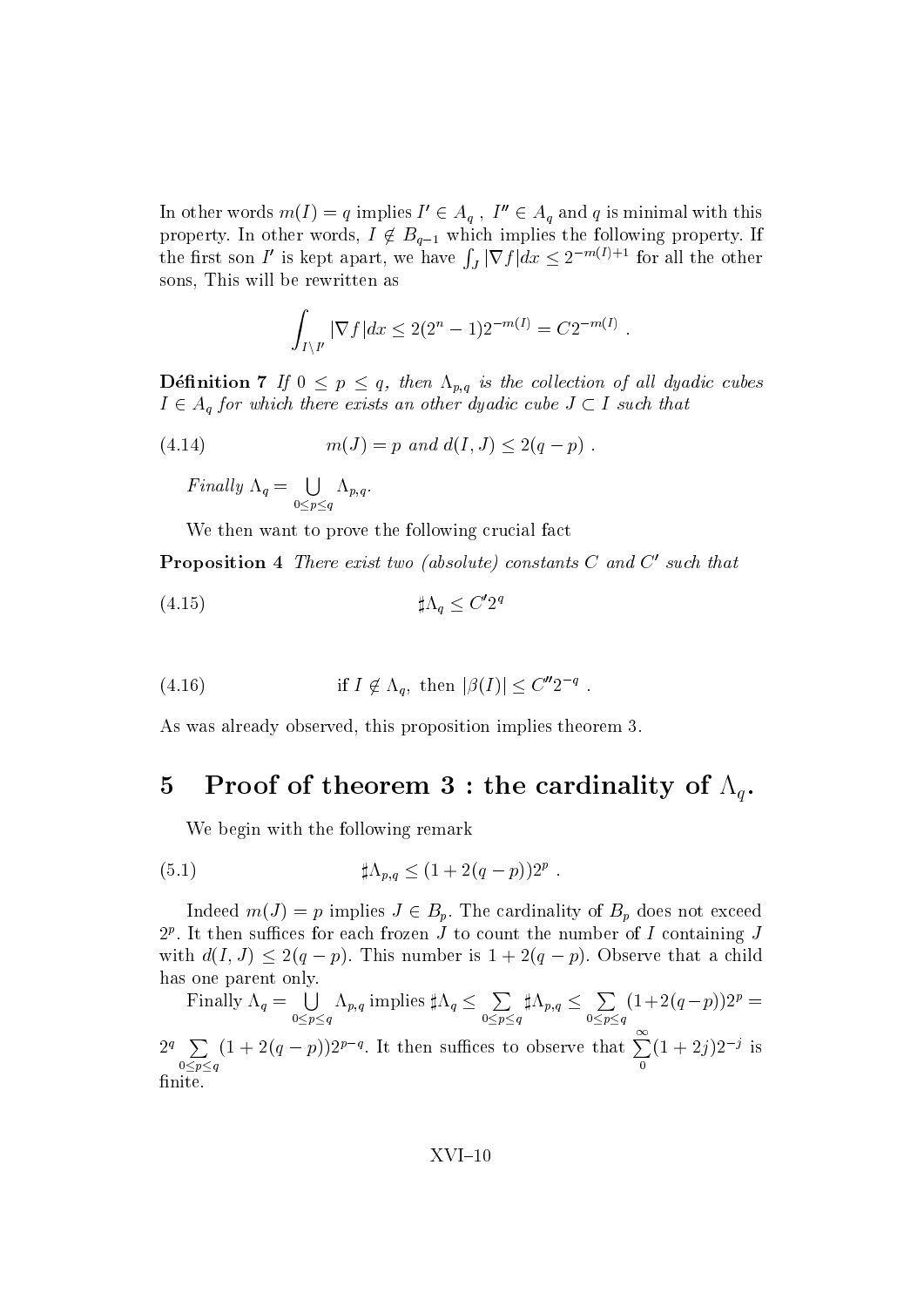## 6 The end of the proof of theorem 3.

We need to estimate the wavelet coefficients of f when  $I \notin \Lambda_q$ . We separately treat two cases.

The first one is  $I \notin A_q$ . Then  $\int_I |\nabla f| dx < 2^{-q}$  and  $|\langle f, w_I \rangle|$  is trivially estimated by an integration by parts. We obtain  $|\beta(I)| \leq C' 2^{-q}$ . The second (and last case) is  $I \in A_q$  and  $I \notin \Lambda_q$ . If I belongs to  $A_q$ , we construct a decreasing sequence  $I_j$ ,  $0 \leq j \leq r$ , defined by the three rules

$$
(6.1) \t\t I_0 = I
$$

(6.2) 
$$
I_{j+1} = I'_j \text{ if the "first son" } I'_j \in A_q
$$

(6.3) if  $I'_j \notin A_q$ , we set  $j = r$  and the chain stops here.

We then want to prove the following estimate

**Proposition 5** If  $I \in A_q$ , then

(6.4) 
$$
|\beta(I)| \leq C \sum_{j=0}^{r-1} 2^{-j} 2^{-m(I_j)} + C 2^{-r} 2^{-q}.
$$

Once (6.4) will be proved, the hypothesis  $I \notin \Lambda_q$  will be used in estimating the right side of the right of  $\sim$ 

The proof of - is based on a few simple remarks- Let us denote by  $K_j = I_j \setminus I_{j+1}$  the complement of  $I_{j+1}$  inside  $I_j$  and write  $K_r = I_r$ . We then have

**Lemme 10** With the preceding notations, we obtain

(6.5) 
$$
\int_{K_j} |\nabla f| dx \leq C 2^{-m(I_j)}, 0 \leq j \leq r-1,
$$

(6.6) 
$$
\int_{K_r} |\nabla f| dx \leq C 2^{-q} .
$$

Indeed, if  $0 \leq j < r$ ,  $I_j$  does not belong to  $B_{q_j}$  for  $q_j = m(I_j) - 1$ . It means that  $\int_I |\nabla f| dx < 2^{-q_j}$  if  $I = I'_j$  is excepted and I is one of the  $2^n - 1$  other sons of  $I_i$ .

In other words  $\int_{K_j} |\nabla f| dx \leq C2^{-q_j}$  as announced. When  $j = r$ , we have  $\int_I |\nabla f| dx < 2^{-q}$  whenever I is a son of  $I_r$  which implies (6.6).

We now want to prove the following estimate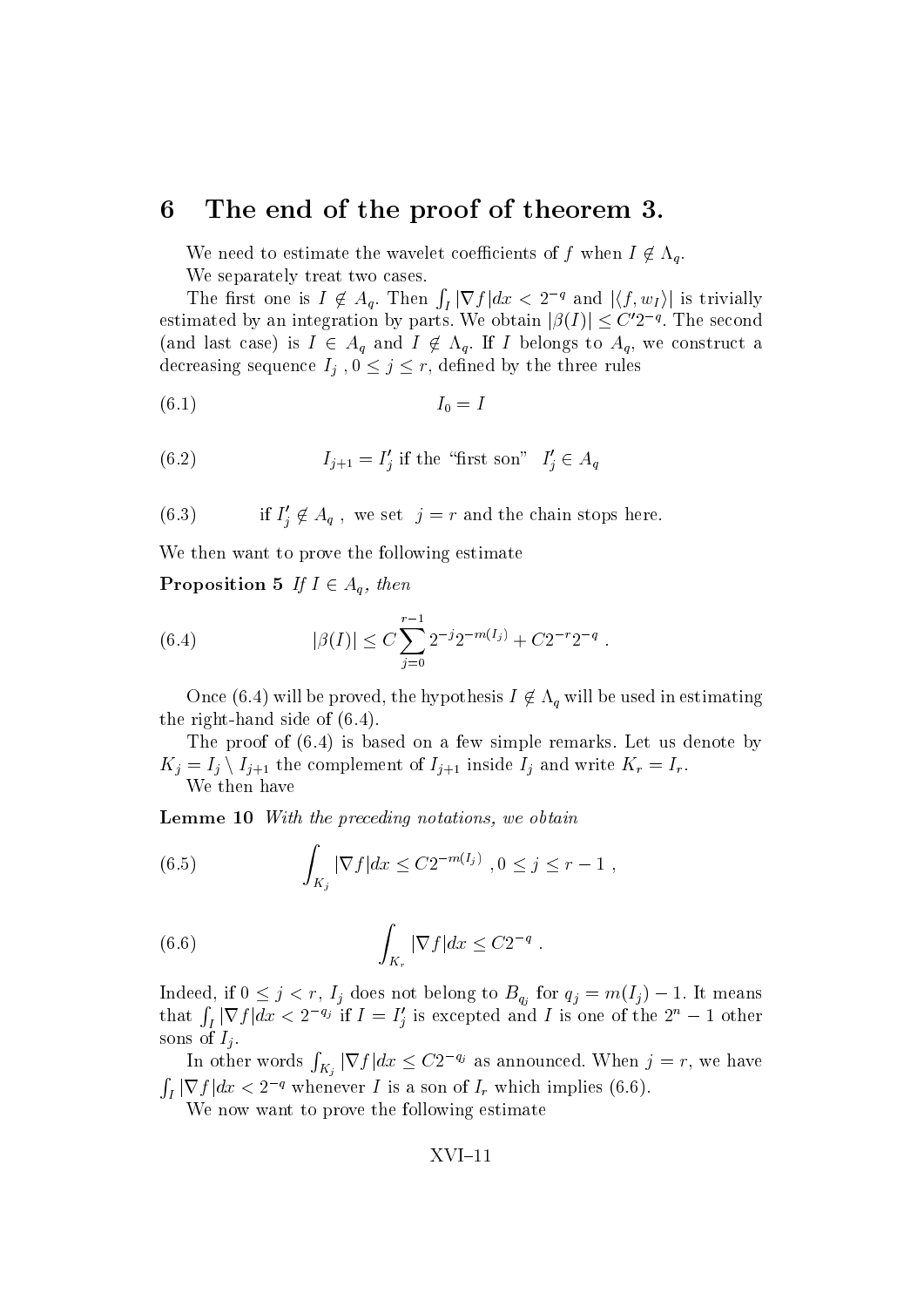**Lemme 11** With the preceding notations, we have

(6.7) 
$$
|\beta(I)| \leq C \sum_{j=0}^{r} 2^{-j} \int_{K_j} |\nabla f| dx.
$$

Indeed we first write

$$
\alpha(I) = \int_I f w_I dx = \sum_{j=0}^r \int_{K_j} f w_I dx
$$

since  $K_i, 0 \leq j \leq r$ , is a partitioning of  $I = I_0$ . Next  $\alpha_j = \int_{K_j} f w_I dx = \beta_j + \gamma_j$  where

$$
\beta_j = \int_{K_j} (f - m_{K_j} f) w_I dx \ , \ \gamma_j = (m_{K_j} \cdot f) \int_{K_j} w_I dx
$$

and  $m_{K_i} f$  is the mean value of f over  $K_j$ .

where  $\mathcal{L}$  is the state in the state in the state in the state in the state in the state in the state in the state in the state in the state in the state in the state in the state in the state in the state in the state

$$
|\beta_j| \le |I|^{-1/2} \int_{K_j} |f - m_{K_j} f| dx \le
$$
  

$$
|I|^{-1/2} |K_j|^{1/n} ||f - m_{K_j} f||_{L^{n/n-1}(K_j)}.
$$

We observe that  $K_j$  is a dilated copy of a set E which belongs to a finite collection of Lipschitz domains- the Poincare the Poincare s interest and points, from the Poincare s with a constant which does not depend on j-maximum constant which does not depend on j-maximum constant which d

(6.8) 
$$
||f - m_{K_j}f||_{L^{n/n-1}(K_j)} \leq C \int_{K_j} |\nabla f| dx
$$

and

(6.9) 
$$
|\beta_j| \leq C' |I|^{(1/n-1/2)} 2^{-j} \int_{K_j} |\nabla f| dx.
$$

We now treat the sum  $\sum \gamma_i$ . j - We first write  $\sum \gamma_i =$  $\gamma_i = \sum \eta_i (\theta_i - \theta_i)$ je poznata u koristi u koristi u koristi u koristi u koristi u koristi u koristi u koristi u koristi u koristi  $y_{i}$  ( $y_{j}$   $=$   $y_{i+1}$ ) with

$$
\eta_j = m_{K_j} f, \theta_j = \int_{I_j} w_I(x) dx \text{ and } \theta_{r+1} = 0
$$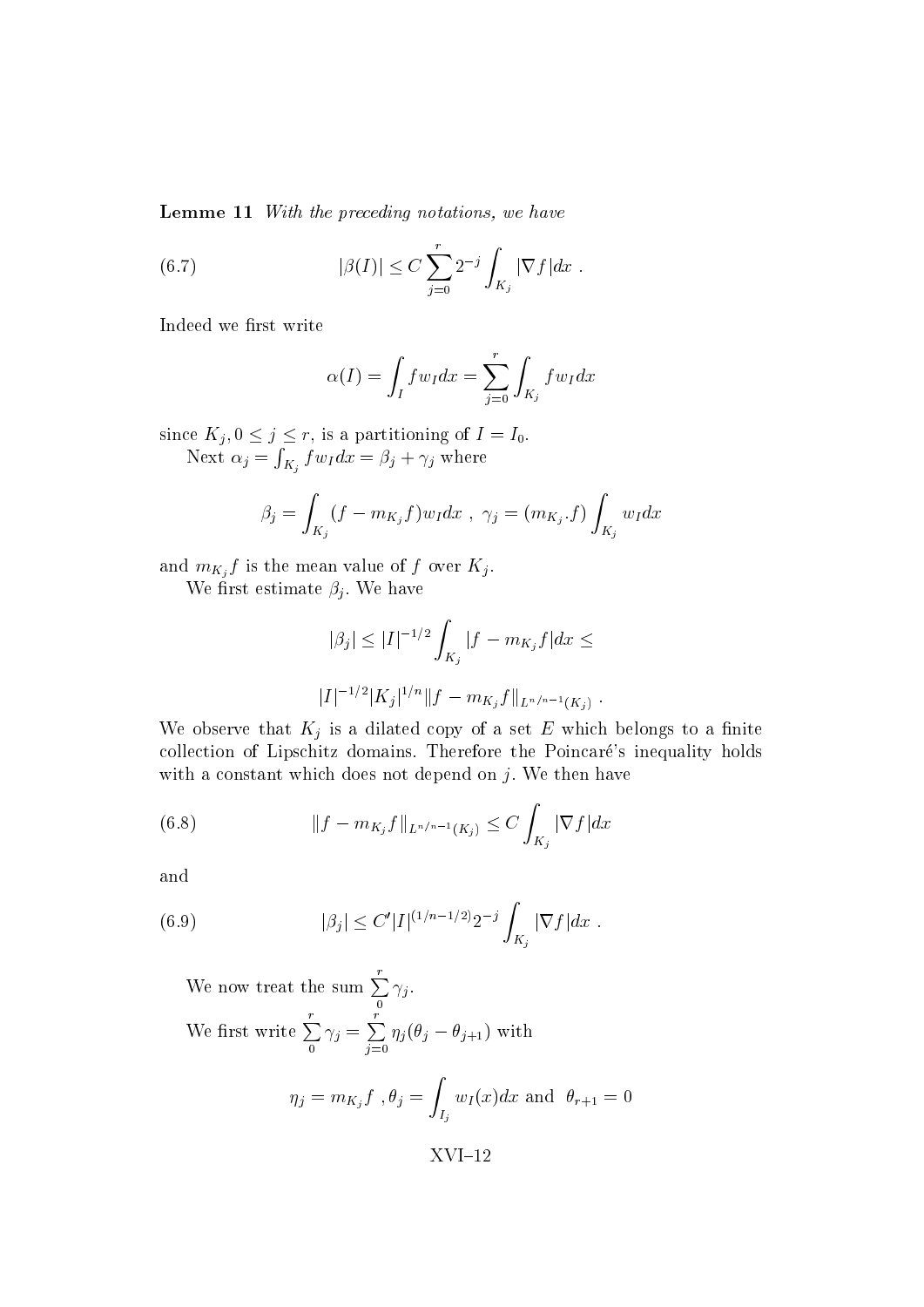(by definition). We then observe that  $\theta_0 = 0$  since  $\int w(x) dx = 0$ . We write discrete integration by parts

(6.10) 
$$
\eta_0(\theta_0 - \theta_1) + \cdots + \eta_r(\theta_r - \theta_{r+1}) =
$$

$$
\theta_1(\eta_1 - \eta_0) + \theta_2(\eta_2 - \eta_1) + \cdots + \theta_r(\eta_r - \eta_{r-1}).
$$

We then make a crucial observation. In any dimension larger than  $I, \Lambda^{\vee} \equiv$  $K_i\cup K_{i-1}$  is a connected lipschitz domain. Moreover this domain is a dilated copy of a domain belonging to a nite collection- These two properties imply that Poincare s inequality is valid for  $K^{\flat}$ .

We then write

$$
\eta_j - \eta_{j-1} = \frac{1}{|K_j|} \int_{K_j} (f(x) - m_{K^j} f) dx -
$$

$$
\frac{1}{|K_{j-1}|} \int_{K_{j-1}} (f(x) - m_{K^j} f) dx.
$$

Moreover  $|K_i| \ge c|K^j|$  and  $|K_{j-1}| \ge c|K^j|$  where  $c > 0$  is a constant. This implies

$$
|\eta_j - \eta_{j-1}| \le \frac{1}{c|K^j|} \int_{K^j} |f - m_{K^j}| dx \le
$$
  

$$
C|K^j|^{1/n-1} ||f - m_{K^j}f||_{L^{n/n-1}(K^j)} \le C|K^j|^{1/n-1} \int_{K^j} |\nabla f| dx
$$
  

$$
\le C'|I|^{1/n-1} 2^{-jn(1/n-1)} \left( \int_{K_j} |\nabla f| dx + \int_{K_{j-1}} |\nabla f| dx \right).
$$

Since  $|\int_{I_j} w_I(x)dx| \leq |I|^{-1/2}|I_j|$ , we end up with

$$
(6.11) \qquad \left|\sum_{j=0}^{r} \gamma_{j}\right| \leq C|I|^{(1/n-1/2)} \sum_{j=1}^{r} 2^{-j} \left(\int_{K_{j}} |\nabla f| dx + \int_{K_{j-1}} |\nabla f| dx\right)
$$

Lemme follows from - and --

In order to complete the proof of theorem lemma and lemma are being put together which yields

(6.12) 
$$
|\beta(I)| \leq C \sum_{0}^{r-1} 2^{-j} 2^{-m(I_j)} + C 2^{-r} 2^{-q}.
$$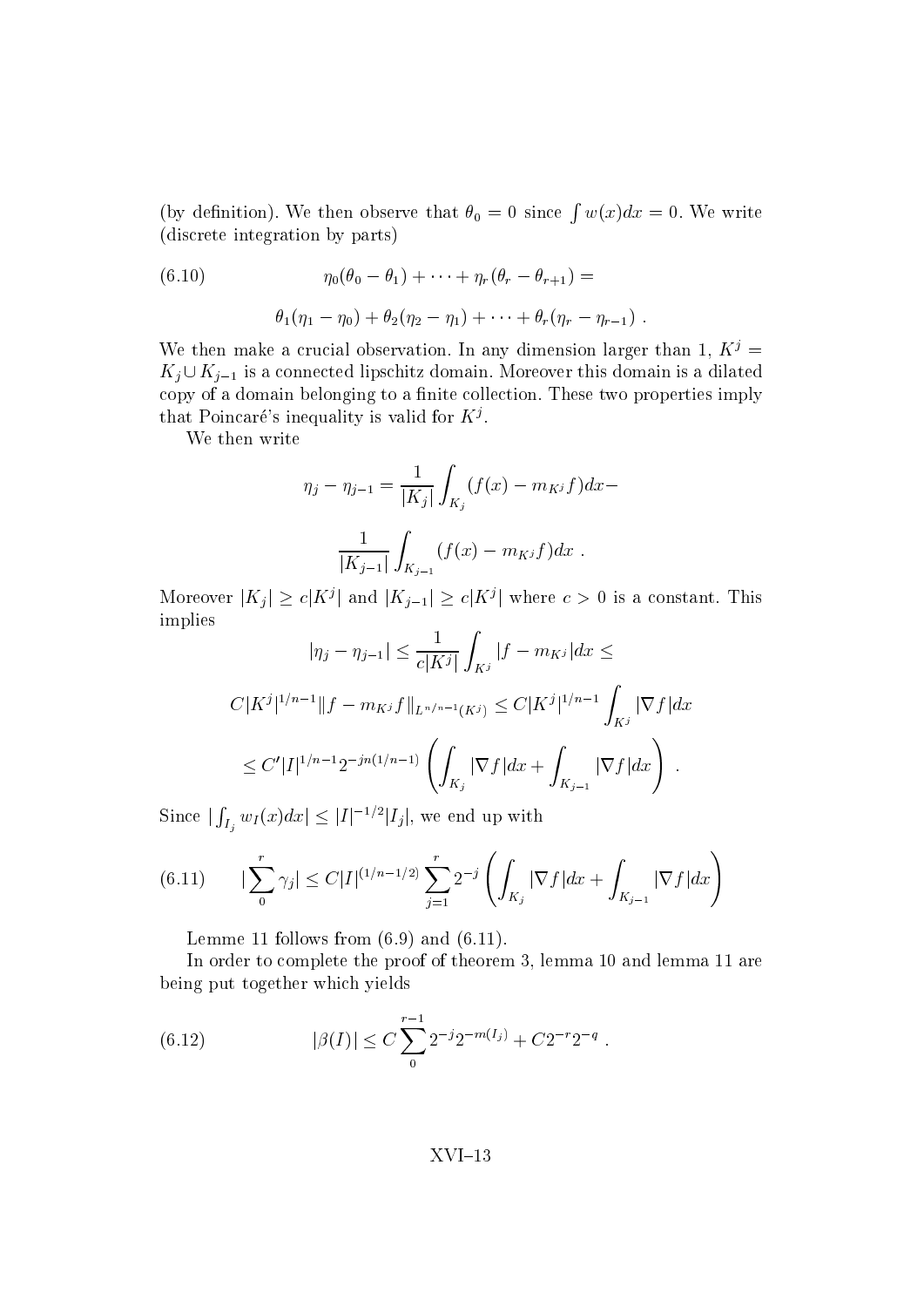We need to estimate the right-hand side of  $(6.12)$  by  $C'2^{-q}$ . The last term can be forgotten and we concentrate on the sum- We split this series into

$$
\sum_{\{m(I_j)\leq q\ ,\ 0\leq j\leq r-1\}} 2^{-j}2^{-m(I_j)}=S_1
$$

and

$$
\sum_{\{m(I_j) > q \; , \; 0 \le j \le r-1\}} 2^{-j} 2^{-m(I_j)} = S_2
$$

Concerning  $S_2$  everything is trivial since  $2^{-m(I_j)} < 2^{-q}$  and  $\sum 2^{-j} = 2$ .  $j \geq 0$  $2^{-j} = 2$  .

We then concentrate on  $S_1$  and use the assumption  $I \notin \Lambda_q$ . Since  $I_i \in A_q$ and  $0 \leq m(I_i) \leq q$ , we certainly have  $j = d(I, I_i) > 2(q - m(I_i)).$ 

We then forget the dependance of  $m(I_i)$  in j and treat  $k = m(I_i)$  as an independant variable-

This treatment yields

$$
S_1 \le \sum_{\{k \le q \;,\; j > 2(q-k)\}} 2^{-j} 2^{-k} = \sum_{k \le q} 2^{-2(q-k)} 2^{-k} = 2^{-q}.
$$

Theorem 3 is proved.

## $\overline{7}$ From the "fake wavelets"  $w_I$  to the Daubechies wavelets.

For the sake of simplicity, we concentrate on the two-dimensional case.

We assume that  $2^{j}\psi(2^{j}x - k), j \in \mathbb{Z}, k \in \mathbb{Z}^{2}$ ,  $\psi \in E$  is an orthonormal basis of  $L^2(\mathbb{R}^2)$  where  $\psi$  belongs to a finite set of mother wavelets. Moreover  $\psi$  is  $C^{\pm}$  and the support of  $\psi$  is contained in  $[0, p] \times [0, p]$  where p is a (large) prime number-

Then  $\alpha(j,k) = \int \psi_{j,k}(x) f(x) dx$ ,  $\psi_{j,k}(x) = 2^j \psi(2^j x - k)$  and we want to prove the following lemma

**Lemme 12** If  $\nabla f \in L^1(\mathbb{R}^2)$ , we have

$$
\sharp \{ (j,k) \in \mathbb{N} \times \mathbb{Z}^2 : |\alpha(j,k)| > \lambda \}
$$
  
 
$$
\leq C \lambda^{-1} ||\nabla f||_1 .
$$

Observe that we restricted j to belong to  $\mathbb N$ .

Once this lemma is proved, theorem immediately follows from a rescaling argument.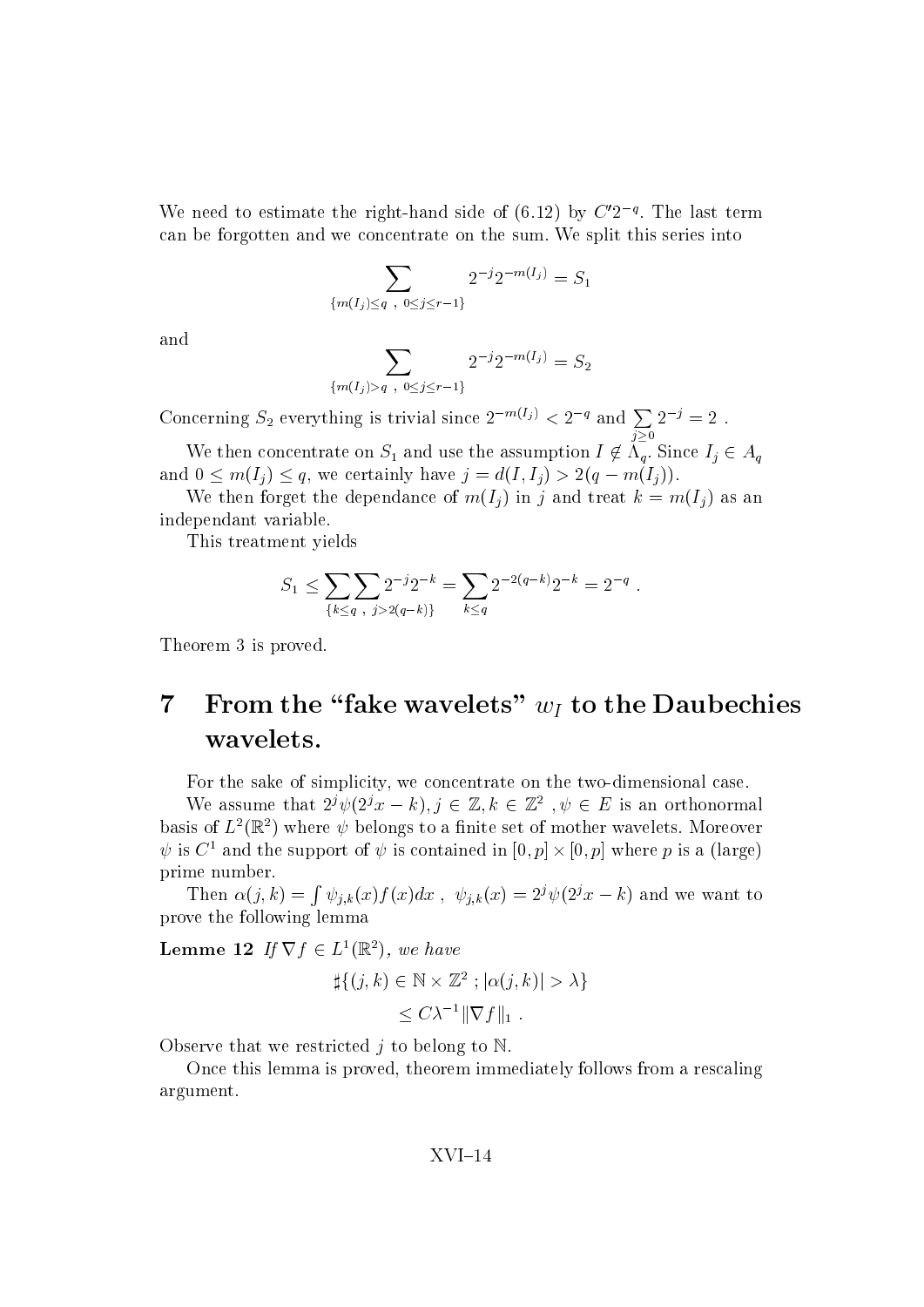Indeed lemma 12 will be applied to  $f_q(x) = 2^q f(2^q x)$  where q is a large integration in the contract of the contract of the contract of the contract of the contract of the contract of

$$
\sharp \{(j,k) \; ; j \geq 0 \text{ and } |\beta(j,k)| > \lambda \} \leq C\lambda^{-1} \|\nabla f\|_1 ,
$$

with

$$
\beta(j,k) = \int f_q(x)\psi_{j,k}(x)dx = \alpha(j-q,k) .
$$

Therefore

$$
\sharp \{ (j,k) : j \ge 0 \text{ and } |\alpha(j-q,k)| > \lambda \}
$$
  

$$
\le C\lambda^{-1} ||\nabla f||_1.
$$

It now suffices to let  $q$  tend to infinity to obtain theorem 1.

We now return to lemma 12 and to the *n*-dimensional case. Let  $E \subset \mathbb{Z}^n$ be  $\{0, 1, 2, \dots, p-1\}^n$  which is identified to  $F_p^n$  with  $F_p = \mathbb{Z}/p\mathbb{Z}$ .

We then have

**Lemme 13** For any  $\ell \in \mathbb{Z}^n$  and  $j \in \mathbb{N}$ , there exists a unique pair  $(k, r) \in$  $\mathbb{Z}^n \times E$  such that

$$
(7.1) \qquad \ell = p k + 2^j r \ .
$$

This becomes obvious if we observe that  $x \to 2x$  is an isomorphism of  $F_p$ . The same observation applies to the mapping  $y \to 2^j y$ ,  $y \in F_n^{\prime\prime}$  which is  $1-1$  for each  $j \in \mathbb{N}$ .

Finally one writes  $\ell = p k + s$ ,  $s \in E$ . Next  $s = 2^j r + p m$  with  $m \in$  $\mathbb{Z}^n$ ,  $r \in E$ . Alltogether it yields (7.1).

We now apply theorem 3 to  $w(x) = \psi(px)$  and  $q(x) = f(px + r)$ ,  $r \in E$ . Then  $\alpha(j,k) = 2^{nj/2} \int w(2^j x - k) q(x) dx =$ 

$$
2^{nj/2} \int \psi(2^{j}px - pk) f(px + r) dx =
$$
  

$$
2^{nj/2} p^{-n} \int \psi(2^{j}x - pk) f(x + r) dx =
$$
  

$$
2^{nj/2} p^{-n} \int \psi(2^{j}x - (2^{j}r + pk)) f(x) dx
$$
  

$$
= p^{-n} 2^{nj/2} \int \psi(2^{j}x - \ell) f(x) dx .
$$

When  $j \in \mathbb{N}$  is frozen, lemma shows that the mapping  $(k, r) \in \mathbb{Z}^n \times E \rightarrow$  $2^{j}r + pk \in \mathbb{Z}^{n}$  is onto. It implies that all the wavelet coefficients of f can be writtent that way-theorem implies that way-theorem implies theorem in the second term in the second term in the